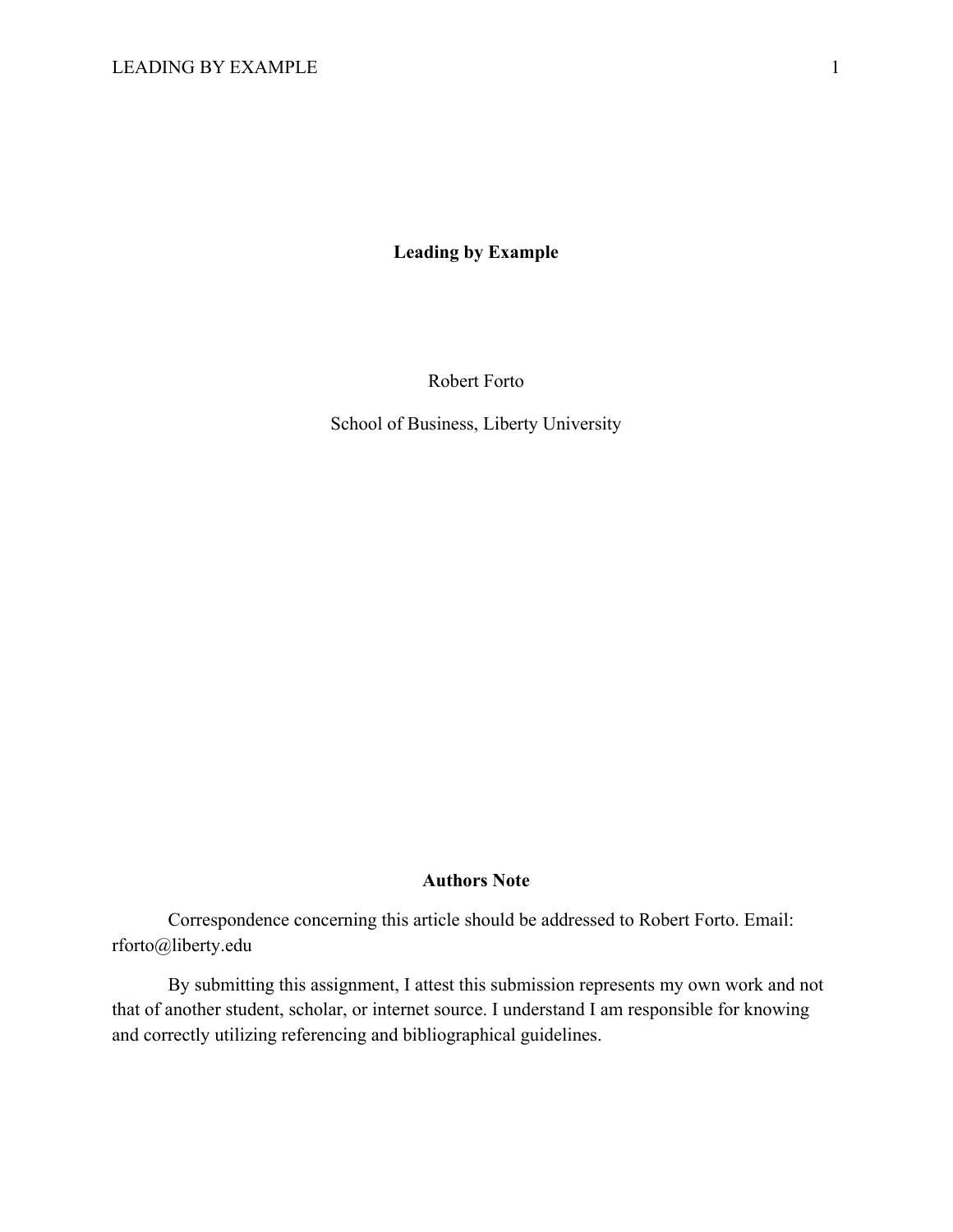### **Astrachan, J. H., Binz Astrachan, C., Campopiano, G., & Baù, M. (2020). Values, spirituality, and religion: Family business and the roots of sustainable, ethical behavior.** *Journal of Business Ethics***,** *163***(4), 637-645.**

This article has been one of the primary sources for this author as he includes scholarly support for biblical integration into the course work in the D.S.L. program. Astrachan et al., (2020) argue that family firms are value-driven organizations that provide ample room for religious beliefs to affect family, business, and individual decisions. In addition, including morally binding values, such as spiritual principles, can alter organizational decision-making and ethical behavior (Astrachan et al., 2020).

This article provides a vibrant and relevant context to assess the relationship between ethical beliefs, decision-making processes, and behaviors in business organizations at the interface between family and professional logic (Astrachan et al., 2020). The article is a Special Issue that examined ten papers to investigate the relationship between religion or spirituality and family firm ethical behavior in various geographical, cultural, and religious contexts using many qualitative and quantitative methodologies. The authors focused on the effects of religious values on both the business and family and the values, norms, characteristics, and goals present in the family business system (Astrachan et al., 2020).

# **Chandler, N., Mosolygó-Kiss, Á., & Heidrich, B. (2019). Ensuring sustainable growth: the transference of responsible leadership characteristics during family business succession**.

Chandler et al., (2019) examine the characteristics, norms, values, and principles relating to responsible leadership evoked between the founder and the successor during the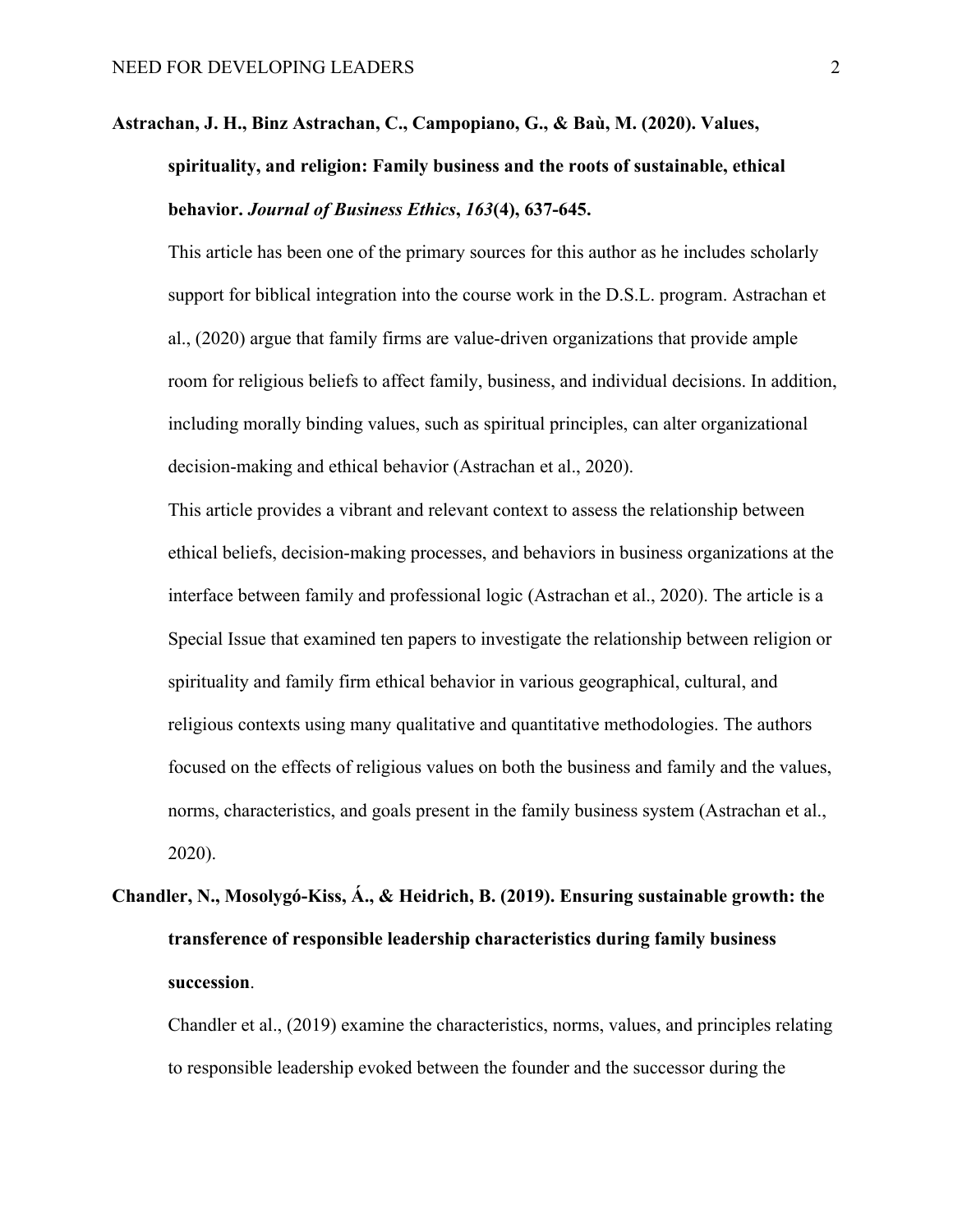succession in the family business. The study understands a dyadic (predecessor-successor approach through 24 semi-structured interviews at ten family firms. This is relevant because this type of study is the same type of this author will need to develop in his doctoral project.

Using agency theory, one or more people act on their behalf; this article suggests that the characteristic of a responsible leader highlights the values such as care, honesty, fairness, and respect as a cornerstone of the leadership process (Chandler et al., 2019). Further, the article examines a responsible need for a common purpose, meaning, and long-term needs for a sustainable future (Chandler et al., 2019). Interestingly, this study uncovered many reliable leadership characteristics that have not been found in the literature, and the interviews may constitute a starting point for further analysis of the leadership characteristics that emerge during succession. Finally, this author is encouraged that additional research is needed into family firms to uncover how responsible leadership grows and develops as the firm expands and evolves (Chandler et al., 2019).

### **Freire, C., & Bettencourt, C. (2020). Impact of ethical leadership on job satisfaction: the mediating effect of work-family conflict.** *Leadership & Organization Development Journal*.

Freire and Bettencourt (2020) examined the mediating effect of the work-family conflict in the relationship between ethical leadership and job satisfaction. Of all the articles chosen for this bibliography, this article is most closely related to this author's personal experience as a leader of a small, family-run firm. The study's design was a questionnaire answered by 234 professional nurses working in public health (Freire and Bettencourt 2020). The findings suggest a positive relationship between ethical leadership and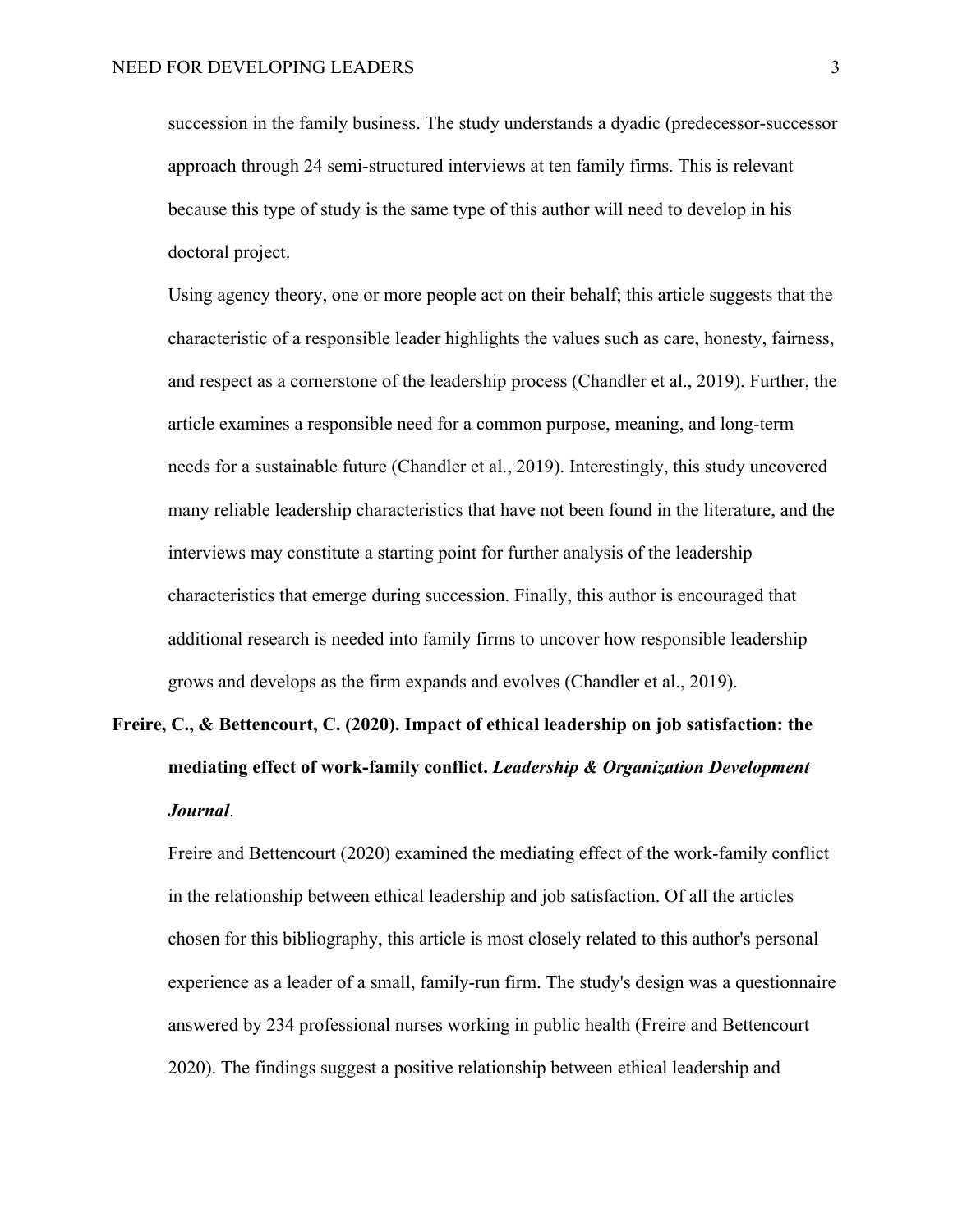satisfaction and a negative relationship between ethical leadership and the respondent's work-family conflict (Freire and Bettencourt 2020). Additionally, it was revealed that work-family conflict was mediated, at least partially, by the relationship between ethical leadership and job satisfaction (Freire and Bettencourt 2020).

As a small business owner, this author understands the importance of how ethics precede good relations between the manager and the collaborator and how ethical training for leaders can help mediate the role of work-family conflict. While this study makes significant theoretical contributions, it is based on a single source and is a self-reported questionnaire with common method biases. While this aligns with this author's requirement of a single case study for his upcoming doctorate project, this article can be used as a guide to provide guidance moving forward. For further research, the topic of the role that ethical leadership plays in the family spillover onto work is incredibly appealing.

## **Fries, A., Kammerlander, N., & Leitterstorf, M. (2021). Leadership styles and leadership behaviors in family firms: A systematic literature review.** *Journal of Family Business Strategy***,** *12***(1), 100374.**

Fries et al. (2021) suggest that family firms are characterized by specific leadership settings that have recently attracted scholarly attention. Therefore, the study provided a systematic review of the literature on leadership in family firms and resulted in 99 relevant articles published in 25 different peer-reviewed journals (Fries et al., 2021). The authors developed a framework that examined leadership behaviors based on the review. The authors found that several attributes are indicators of the successful leadership of the firm, including leadership style, C.E.O. attributes, business complexity, organizational culture, and family complexity (Fries et al., 2021). Accordingly, the family firm's success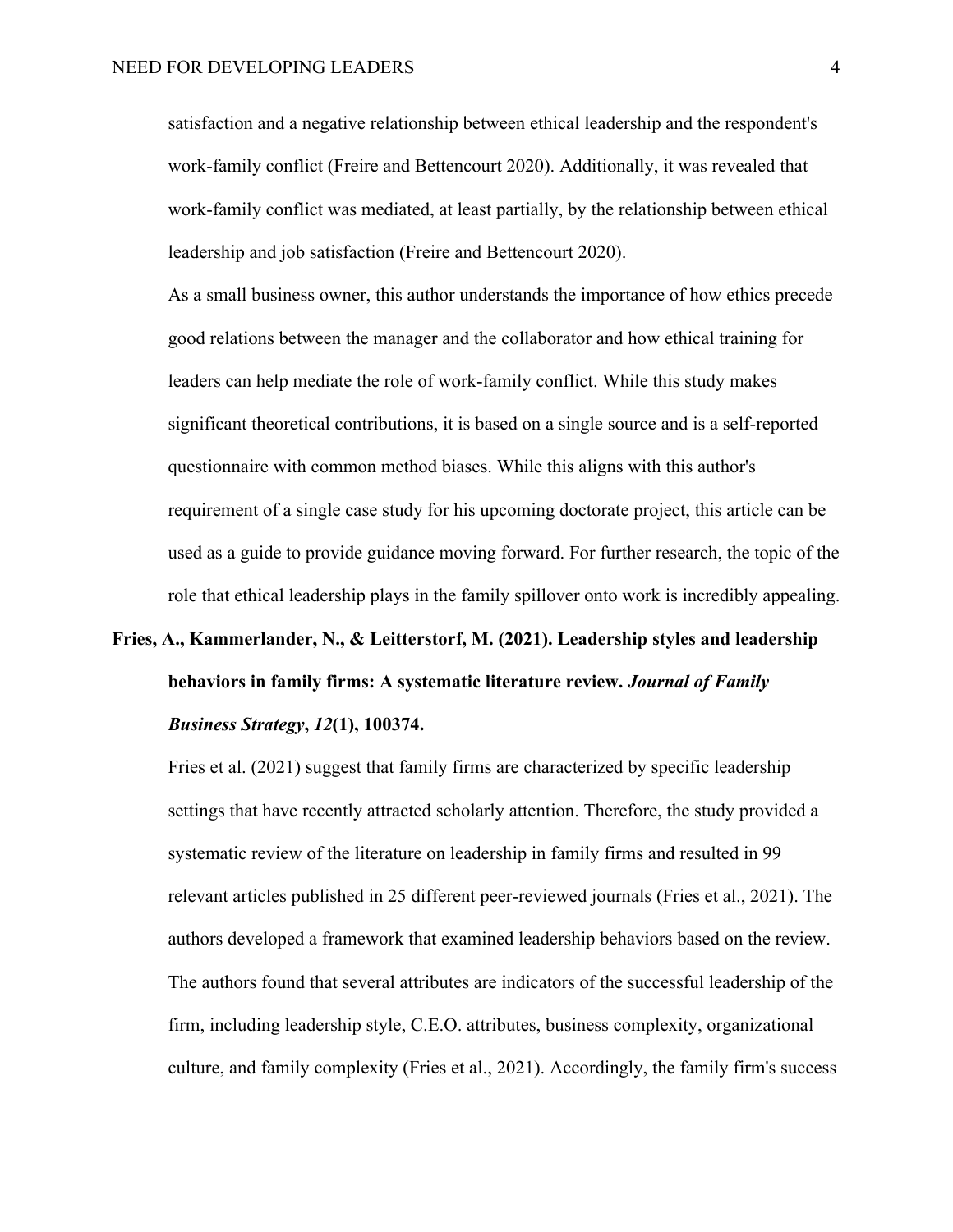is determined by certain leadership styles and behaviors that can create a competitive advantage for the financial performance of a family firm. For example, assertive stewardship behavior, the development of a shared vision, and a transformational leadership style all can show advantageous outcomes. Interestingly, the authors found that autocratic leadership can benefit firm performance in family organizations with concentrated ownership due to faster decision-making and higher efficiency (Fries et al., 2021).

#### **Neubaum, D. O. (2018). Family business research: Roads traveled and the search for unworn paths.** *Family Business Review***,** *31***(3), 259-270.**

The paper analyzes Payne's (2018) research on the complexities and distinctions associated with leadership in family firms. The research offered numerous valuable possibilities for future research that interest this author. Family business research is a rather un-represented field in the literature. It represents a large set of inter-related subfields bound together by recognizing that families, as owners and operators, can have a unique influence on a wide variety of business activities and outcomes (Neubaum, 2018). Of particular interest is the effort to advance the theoretical development regarding the efficacy of family business decisions and actions and how leadership's decisions contribute to achieving the family firm's goals and objectives. Further, Neubaum (2018) proposes that the independence, overlap, and relatedness among the characteristics of the family business affect leadership. Moreover, family business research often considers the characteristics and how they are related, either independent or dependent on the relationship within the organization. By contrasting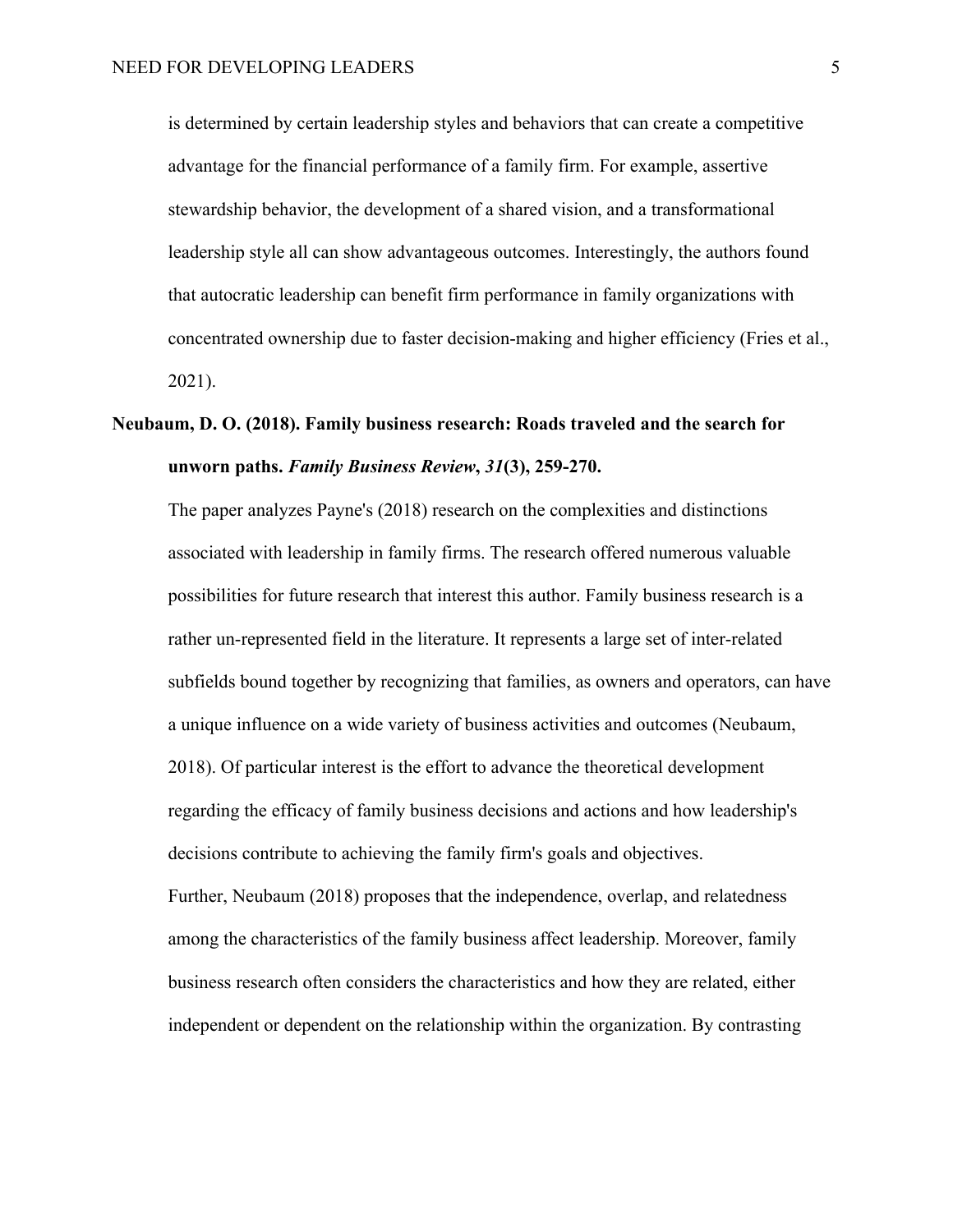these variables, the researchers determined that overlap and affiliation of the family members can be identified.

This paper is relevant to this author and relates to further research suggested. It is noted that further research could be helpful to examine a comprehensive view of the relationship between team inputs and team outputs and better understand the paths through which team characteristics influence outcomes (Neubaum, 2018). Neubaum (2018) suggests that family-run firms are a complex web of social involvement and interactions embedded in the family's social structure that advantages of a family firm can be identified. Of interest is examining a comprehensive model of succession, incorporating team dynamics and several mediating variables to predict succession (Neubaum, 2018).

This article provides the framework for the starting point for identifying avenues for further research. This author is particularly interested in the leadership styles, behaviors, and outcomes related to the family firm. More broadly, further research needs to incorporate a broader range of theories beyond agency and stewardship to better understand theories on leadership in family firms (Neubaum, 2018). Furthermore, this article revealed several relationships between leadership style and how they exist, but further research is needed, particularly in North America, on a firm's performance based on leadership traits.

## **Saiz-Álvarez, J. M., & Palma-Ruiz, J. M. (Eds.). (2019). Handbook of Research on Entrepreneurial Leadership and Competitive Strategy in Family Business.**

In the handbook, Saiz-Alvarez et al. (2019) study the reputational transfer between the leader and the company he leads while analyzing whether the forementioned process is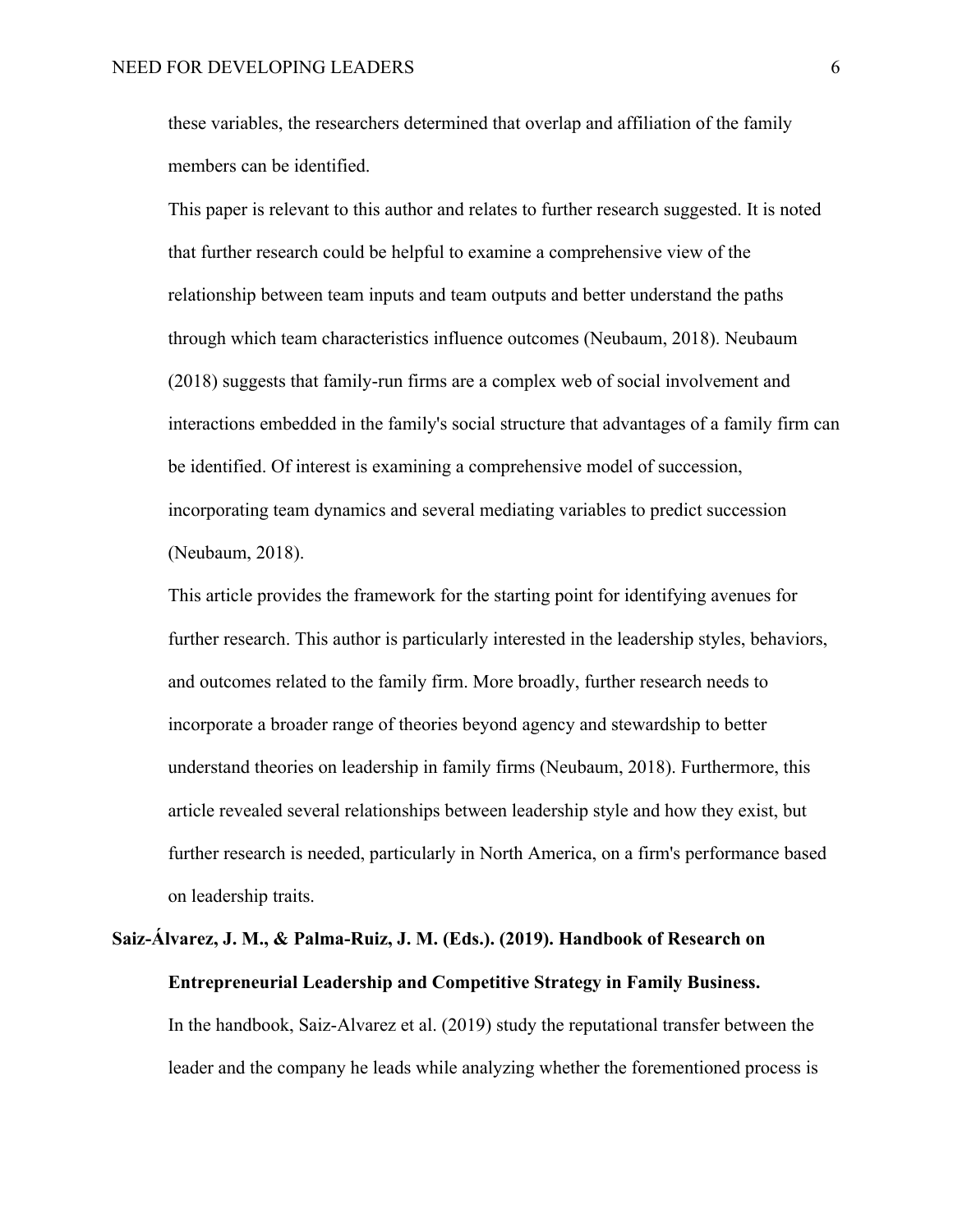conditioned by the presence of a family in the ownership or management of the company. The handbook uses data collected between 2001 and 2017 from econometric models that show the reputation of the leader of the family firms in Spain and how the corporate reputation is transferred when the company does not have a succession plan in place. Additionally, Saiz-Alvarez et al. (2019) found that the company nourishes the ethical and corporate reputation of the leader without it being conditioned by the family nature of the company.

This author's data analysis identifies that family-run firms consider their companies as an extension of themselves and a legacy for future generations, making a positive reputation necessary. This reputation reflects the ethics, values, and character of the leadership. In addition, it allows for developing relationships that can benefit long-term relationships with internal and external stakeholders based on trust.

# **Sharma, A., Agrawal, R., & Khandelwal, U. (2019). Developing ethical leadership for business organizations: A conceptual model of its antecedents and**

#### **consequences.** *Leadership & Organization Development Journal***.**

The paper aims to understand the growing construct of ethical leadership and its related concepts that focus on the moral aspect of leadership (Sharma et al., 2019). The research focuses on ethical leadership developed through the personality attributes of leaders. This review paper is based on the synthesis of leadership literature from existing research journals on ethical leadership (Sharma et al., 2019).

Sharma et al. (2019) postulate that the efficiency of a business, its performance, and the success of the organization are closely related to the effectiveness, quality, and ethical attitude and approach of the leader. The paper focuses on different perspectives and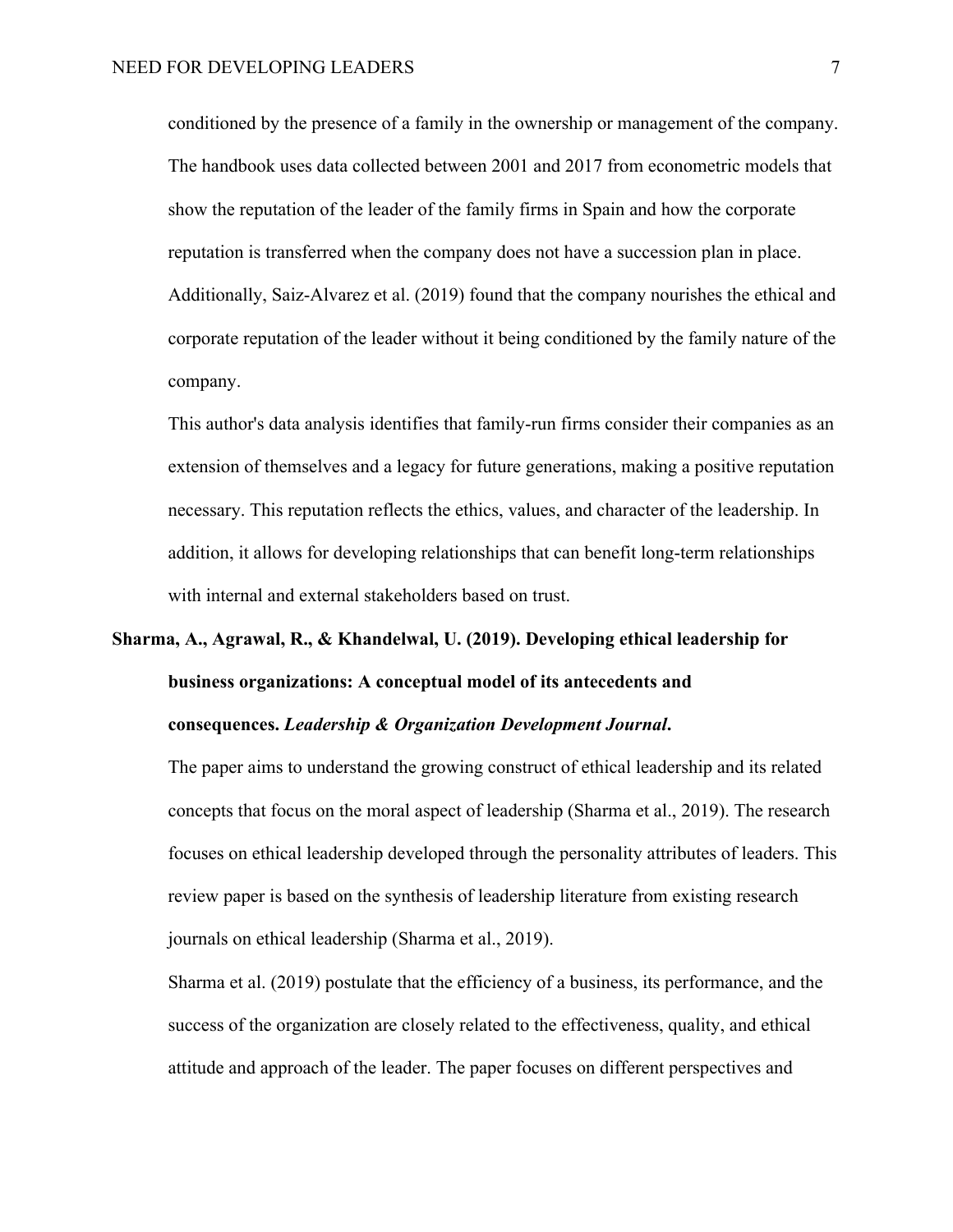personality characteristics and reveals similarities and significant differences between ethical leadership and other leadership constructs.

This author's analysis of the paper indicates that developing an ethical leadership framework allows for organizational commitment and provides for organizational success. Furthermore, the article shows that ethical leaders, who work on trust, honesty, integrity, selflessness, and fairness, help develop followers' job satisfaction, happiness, commitment, creativity, and organizational identification (Sharma et al., 2019). Further, the paper discusses the relevant social scientific literature related to ethical leadership. Furthermore, it investigates the importance of values and ideas as the characteristics relate to decision-making and communication within an organization. Lastly, there are several indicators for future research of interest to this author. Namely, to better understand effective leadership development in the workplace, specifically in a familyrun firm.

#### **Smith, S. T. (2022). A Phenomenological Study of Scripture-Based Ethical Principles Embedded Within Corporate Leadership Practices.**

This article was chosen for this bibliography because of its relevance to the subject of responsible corporate leadership but also because a peer authored it at Liberty University in fulfillment of a doctorate. It is important because the article relies heavily on the scriptural and biblical components of leadership, which are necessary for the upcoming doctoral project for this author. Smith (2020) maintains that expanding biblical spirituality is a relatively recent development within the business community. Examining biblical spirituality grounded in high moral fortitude has led businesses to seek principles to advance humanity's good through those higher ethical principles (Smith, 2020, p. 33).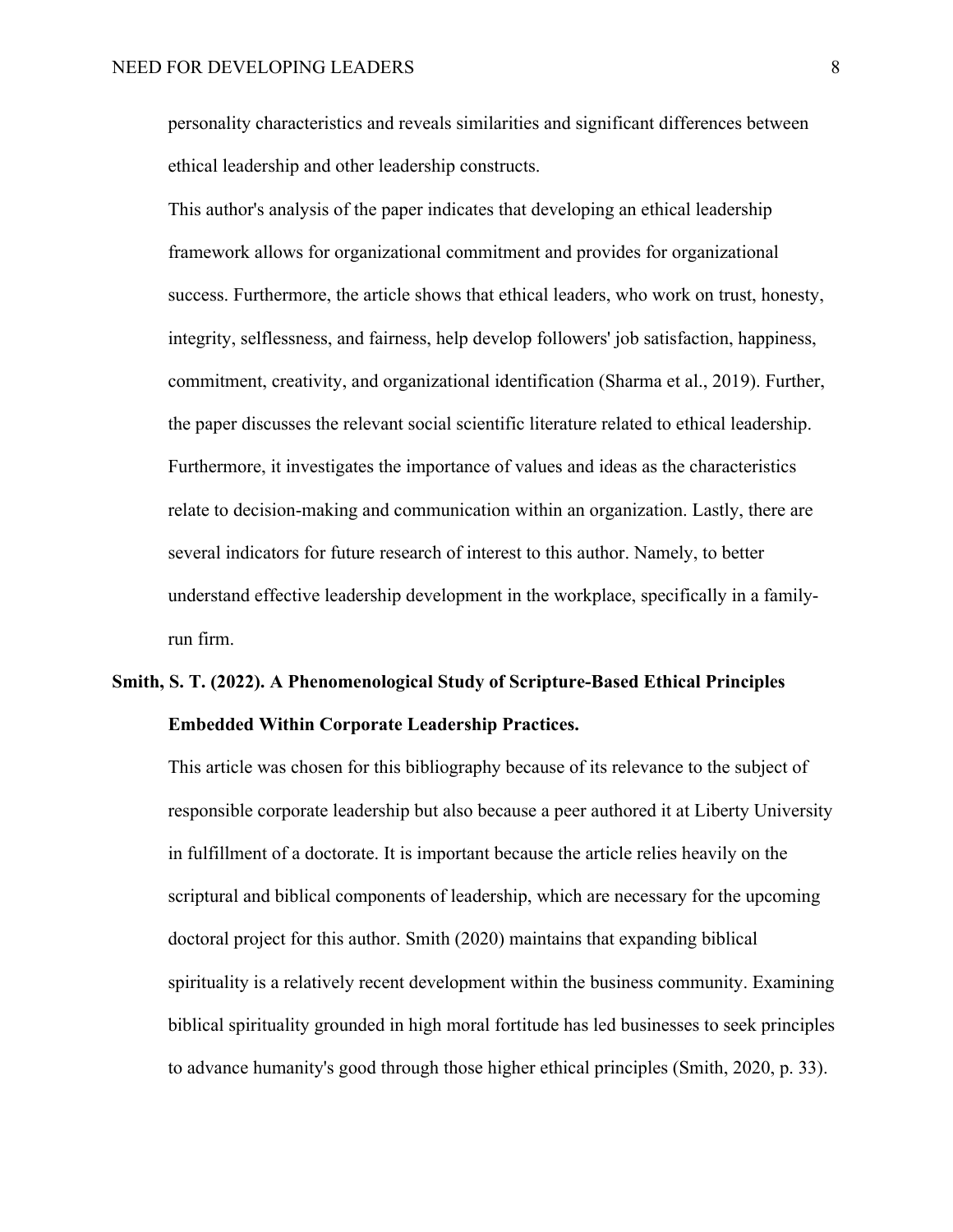This article is also in line with what is necessary for this author to conduct his doctoral project soon. Smith (2020) utilized purposeful sampling of 15 participants to examine servant leadership theory. Six main themes were identified: (1) corporate foundations, (2) beliefs, (3) ethical foundations, (4) scriptural foundations, (5) life experience, and (6) "doing the right thing" (Smith, 2020, p. 3). The findings suggest a lack of professional ethics training at the leadership level, which is also indicated in another article herein, Freire and Bettencourt (2020), and how this training can assist leaders in making responsible and informed decisions (Smith, 2020). The author suggests further research could be warranted by focusing on lower-level leaders in a firm, other industries, and international applications (Smith, 2020).